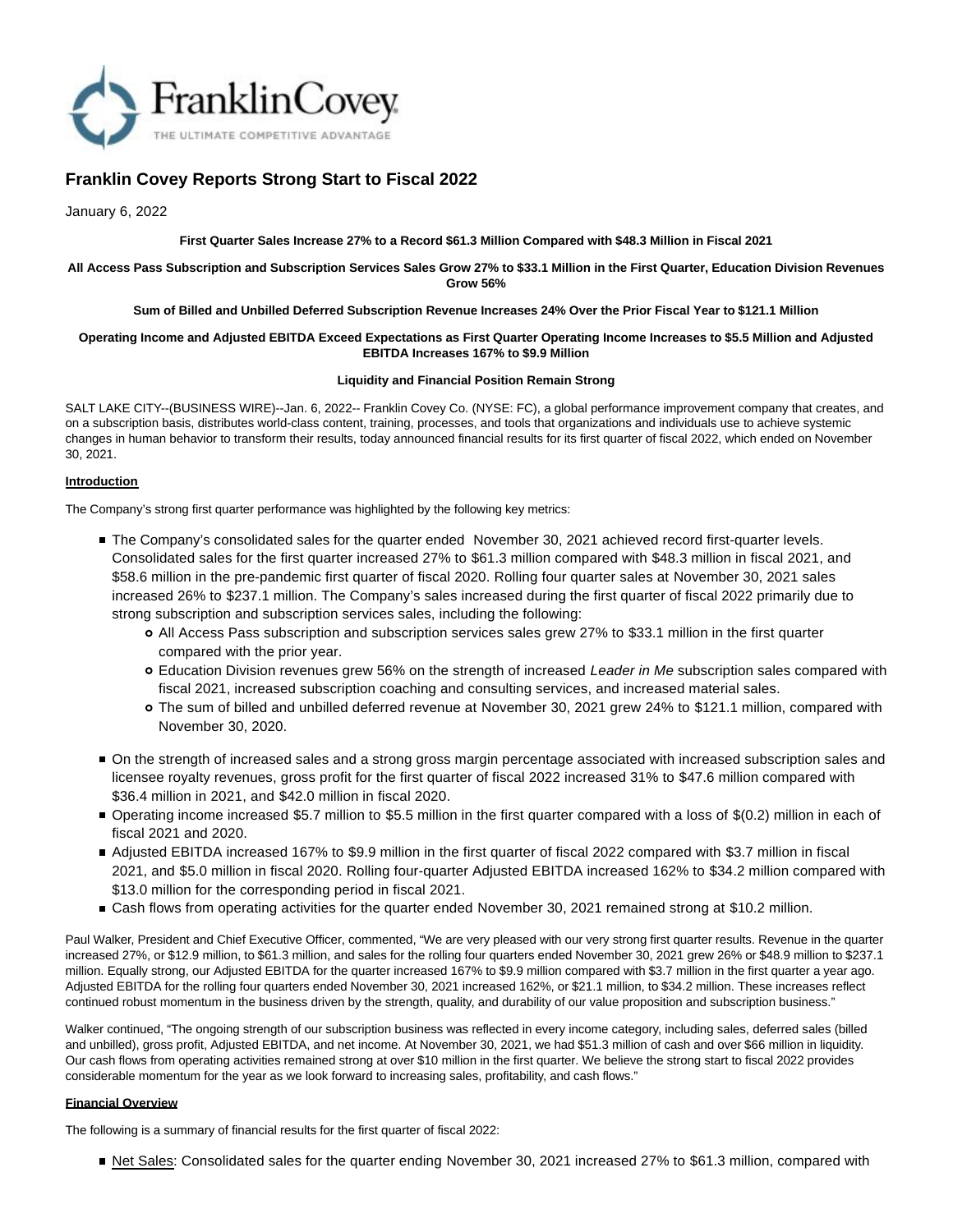\$48.3 million in the first quarter of fiscal 2021. The Company was pleased with the continued strength of the All Access Pass and Leader in Me subscription-based services and believes its electronic delivery capabilities (including the delivery of subscription services live-online) of these offerings have allowed its business performance to remain strong even during the ongoing pandemic. For the first quarter of fiscal 2021, Enterprise Division sales grew 22%, or \$8.8 million, to \$48.1 million compared with \$39.3 million in the prior year. AAP subscription and subscription services sales increased 27% to \$33.1 million, and annual revenue retention remained strong at greater than 90%. Sales increased in each of the Company's foreign direct offices and improved 27% for the combined offices compared with the first quarter of fiscal 2021. International licensee revenues continue to improve and increased 15% compared with the prior year. Education Division sales grew 56%, or \$4.2 million, to \$11.7 million compared with \$7.5 million in the first quarter of fiscal 2021. Education Division sales grew on the strength of increased Leader in Me subscription revenues and subscription services, including coaching and consulting, together with a related increase in sales of materials used by schools in connection with their membership subscription. As a result of improving conditions, sales increased in each of the Company's operating segments compared with the first quarter of fiscal 2021. The Company remains optimistic about the future and looks forward to continued recovery from the pandemic in fiscal 2022.

- Deferred Subscription Revenue and Unbilled Deferred Revenue: At November 30, 2021, the Company had \$121.1 million of billed and unbilled deferred subscription revenue, a 24%, or \$23.7 million increase over November 30, 2020. This total includes \$67.8 million of deferred subscription revenue which was on its balance sheet, a 19%, or \$10.8 million increase compared with deferred subscription revenue at November 30, 2020. At November 30, 2021, the Company had \$53.4 million of unbilled deferred revenue, a 32%, or \$12.9 million increase compared with \$40.5 million of unbilled deferred revenue at November 30, 2020. Unbilled deferred revenue represents business (typically multi-year contracts) that is contracted but unbilled, and excluded from the Company's balance sheet.
- Gross profit: Gross profit totaled \$47.6 million in the first quarter compared with \$36.4 million in the prior year. The Company's gross margin for the quarter ended November 30, 2021 improved 240 basis points to 77.7 percent of sales compared with 75.3 percent in the prior year, reflecting the continued increase in subscription revenues in the mix of overall sales, increased licensee royalty revenues, and the impact of increased sales on fixed cost of sale elements such as salaried Education Division coaches and capitalized curriculum amortization expense. Gross profit increased due to improved sales as described above.
- Operating Expenses: The Company's operating expenses for the quarter ended November 30, 2021 increased \$5.5 million compared with the first quarter of fiscal 2021, which was due to a \$5.7 million increase in selling, general, and administrative (SG&A) expenses. Despite the increase in SG&A expenses, as a percent of sales SG&A expenses decreased to 64.2 percent in fiscal 2022 compared with 69.7 percent in the prior year. The Company's SG&A expenses increased primarily due to increased commissions on improved sales, increased associate costs resulting from new sales and sales related headcount, increased stock-based compensation expense, and increased content development expense. Increased SG&A expense in these areas was partially offset by cost savings from the successful implementation of expense reduction initiatives in various areas of the Company's operations.
- **Operating Income:** As a result of increased sales and an improved gross margin, the Company's income from operations for the first quarter improved \$5.7 million to \$5.5 million compared with a \$(0.2) million loss in the first quarter of fiscal 2021.
- Income Taxes: The Company's income tax provision for the quarter was \$1.3 million, for an effective income tax rate of 25.5 percent, compared with an income tax provision of \$0.2 million, for an effective expense rate of 25.1 percent, in the prior year. The Company recorded tax expense on a pre-tax loss in fiscal 2021 due to the exaggerated impact of unfavorable permanent items on the small (near breakeven) amount of pre-tax loss recognized during the quarter.
- Net Income: As a result of the factors described above, the Company's first quarter net income improved \$4.7 million to \$3.8 million, or \$0.27 per diluted share, compared with a loss of \$(0.9) million, or \$(0.06) per share, in the prior year.
- Adjusted EBITDA: Adjusted EBITDA for the first quarter of fiscal 2022 improved 167%, or \$6.2 million, to \$9.9 million compared with \$3.7 million in the first quarter of the prior year, reflecting increased sales and improved margins.
- Cash Flows, Liquidity, and Financial Position Remain Strong: The Company's balance sheet and liquidity position remained strong with \$51.3 million of cash at November 30, 2021, and no borrowings on its \$15.0 million line of credit, compared with \$47.4 million of cash with no borrowings on its line of credit at August 31, 2021. Cash flows from operating activities for the first quarter of fiscal 2022 remained strong at \$10.2 million, compared with \$10.9 million in the prior year.

#### **Fiscal 2022 Outlook**

Based on the Company's strong first quarter performance and momentum generated in late fiscal 2021, the Company expects fiscal 2022 Adjusted EBITDA to total between \$34.0 million and \$36.0 million. The middle of this range reflects 25% growth in Adjusted EBITDA compared with the \$28.0 million achieved in fiscal 2021. The Company intends to review and update its fiscal 2022 guidance after the completion of its fiscal second quarter. The Company remains confident the strength of the All Access Pass and Leader in Me membership subscriptions, which have driven Franklin Covey's growth trajectory across recent years, and which have remained strong during the pandemic, will drive continued growth in fiscal 2022 and subsequent years.

#### **Earnings Conference Call**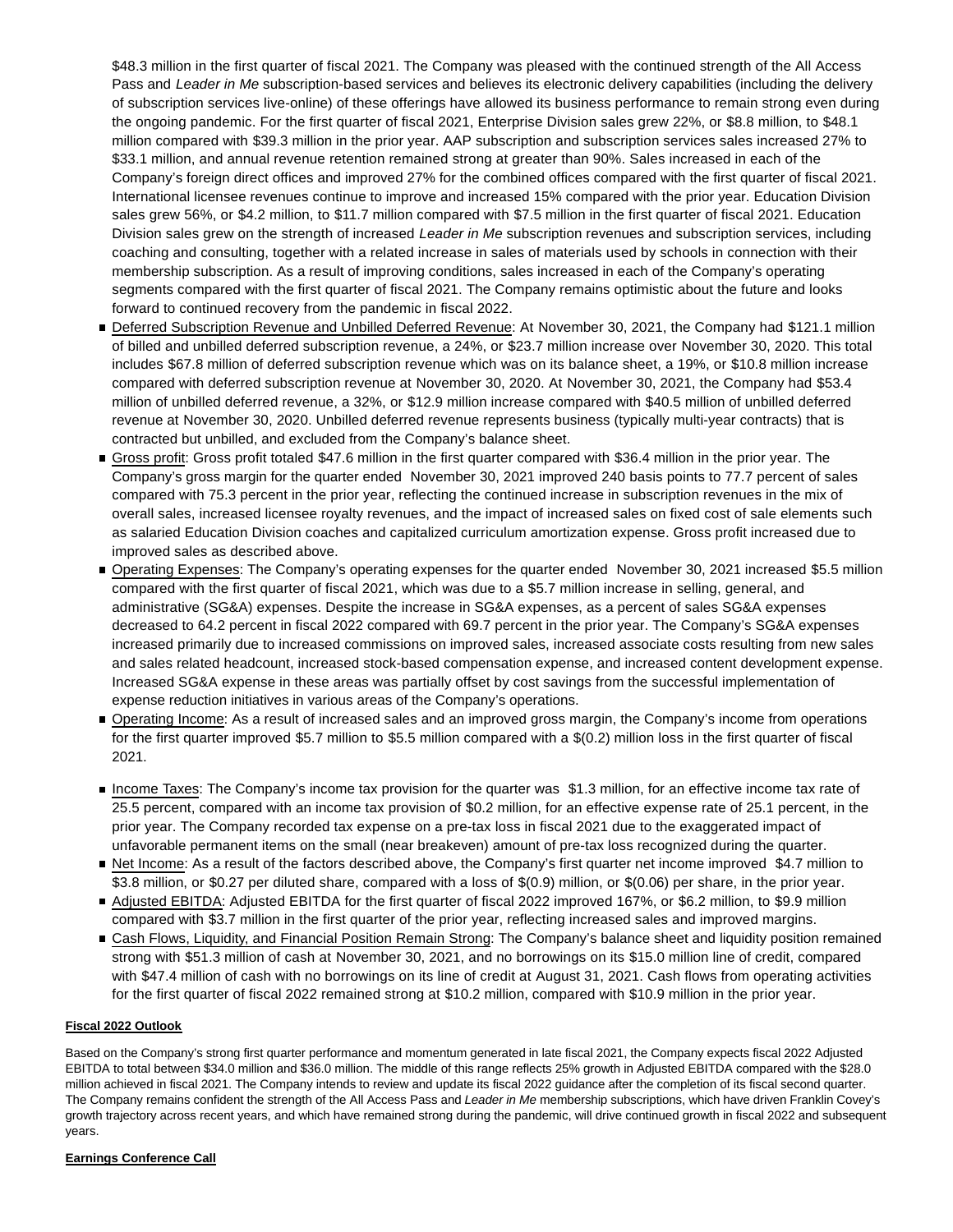On Thursday, January 6, 2022, at 5:00 p.m. Eastern (3:00 p.m. Mountain) Franklin Covey will host a conference call to review its financial results for the first quarter of fiscal 2022, which ended on November 30, 2021. Interested persons may participate by dialing 800-708-4540 (International participants may dial 847-619-6397), access code: 50246856. Alternatively, a webcast will be accessible at the following Web site: [https://edge.media](https://cts.businesswire.com/ct/CT?id=smartlink&url=https%3A%2F%2Fedge.media-server.com%2Fmmc%2Fp%2Fhat6hewy&esheet=52559004&newsitemid=20220106005743&lan=en-US&anchor=https%3A%2F%2Fedge.media-server.com%2Fmmc%2Fp%2Fhat6hewy&index=1&md5=dfbf337d3dd803f6136702a2afdc6475)server.com/mmc/p/hat6hewy. A replay of the webcast will remain accessible through January 20, 2022 on the Investor Relations area of the Company's Web site.

#### **Forward-Looking Statements**

This press release contains forward-looking statements within the meaning of the Private Securities Litigation Reform Act of 1995 including those statements related to the Company's future results and profitability and other goals relating to the growth and operations of the Company. Forwardlooking statements are based upon management's current expectations and are subject to various risks and uncertainties including, but not limited to: general economic conditions; the severity and duration of global business disruptions from the COVID-19 outbreak; the ability of the Company to operate effectively during and in the aftermath of the COVID-19 pandemic; expectations regarding the economic recovery from the pandemic; renewals of subscription contracts; the impact of deferred revenues on future financial results; market acceptance of new products or services, including new AAP portal upgrades; the ability to achieve sustainable growth in future periods; and other factors identified and discussed in the Company's most recent Annual Report on Form 10-K and other periodic reports filed with the Securities and Exchange Commission. Many of these conditions are beyond the Company's control or influence, any one of which may cause future results to differ materially from the Company's current expectations, and there can be no assurance that the Company's actual future performance will meet management's expectations. These forwardlooking statements are based on management's current expectations and the Company undertakes no obligation to update or revise these forwardlooking statements to reflect events or circumstances subsequent to this press release.

#### **Non-GAAP Financial Information**

This earnings release includes the concept of adjusted earnings before interest, income taxes, depreciation, and amortization (Adjusted EBITDA) which is a non-GAAP measure. The Company defines Adjusted EBITDA as net income or loss excluding the impact of interest expense, income taxes, intangible asset amortization, depreciation, stock-based compensation expense, and certain other items such as adjustments to the fair value of expected contingent consideration liabilities arising from business acquisitions. The Company references this non-GAAP financial measure in its decision making because it provides supplemental information that facilitates consistent internal comparisons to the historical operating performance of prior periods and the Company believes it provides investors with greater transparency to evaluate operational activities and financial results. Refer to the attached table for the reconciliation of a non-GAAP financial measure, Adjusted EBITDA, to consolidated net income (loss), a related GAAP financial measure.

The Company is unable to provide a reconciliation of the above forward-looking estimate of non-GAAP Adjusted EBITDA to GAAP measures because certain information needed to make a reasonable forward-looking estimate is difficult to obtain and dependent on future events which may be uncertain, or out of the Company's control, including the amount of AAP contracts invoiced, the number of AAP contracts that are renewed, necessary costs to deliver the Company's offerings, such as unanticipated curriculum development costs, and other potential variables. Accordingly, a reconciliation is not available without unreasonable effort.

### **About Franklin Covey Co.**

Franklin Covey Co. (NYSE: FC) is a global public company, specializing in organizational performance improvement. We help organizations achieve results that require lasting changes in human behavior. Our world-class solutions enable greatness in individuals, teams, and organizations and are accessible through the FranklinCovey All Access Pass®. These solutions are available across multiple delivery modalities, including online presentations, in 21 languages. Clients have included organizations in the Fortune 100, Fortune 500, thousands of small and mid-sized businesses, numerous government entities, and educational institutions. FranklinCovey has directly owned and licensee partner offices providing professional services in more than 160 countries and territories.

#### **FRANKLIN COVEY CO.**

#### **Condensed Consolidated Statements of Operations**

(in thousands, except per-share amounts, and unaudited)

|                                      |                           | Quarter Ended |    |        |  |  |
|--------------------------------------|---------------------------|---------------|----|--------|--|--|
|                                      | November 30, November 30, |               |    |        |  |  |
|                                      |                           | 2021          |    | 2020   |  |  |
|                                      |                           |               |    |        |  |  |
| Net sales                            | \$                        | 61,259        | \$ | 48,324 |  |  |
| Cost of sales                        |                           | 13,661        |    | 11,938 |  |  |
| Gross profit                         |                           | 47,598        |    | 36,386 |  |  |
| Selling, general, and administrative |                           | 39,343        |    | 33,683 |  |  |
| Depreciation                         |                           | 1,279         |    | 1,741  |  |  |
| Amortization                         |                           | 1,431         |    | 1,131  |  |  |
| Income (loss) from operations        |                           | 5,545         |    | (169)  |  |  |
| Interest expense, net                |                           | (431)         |    | (544)  |  |  |
| Income (loss) before income taxes    | 5,114                     |               |    | (713)  |  |  |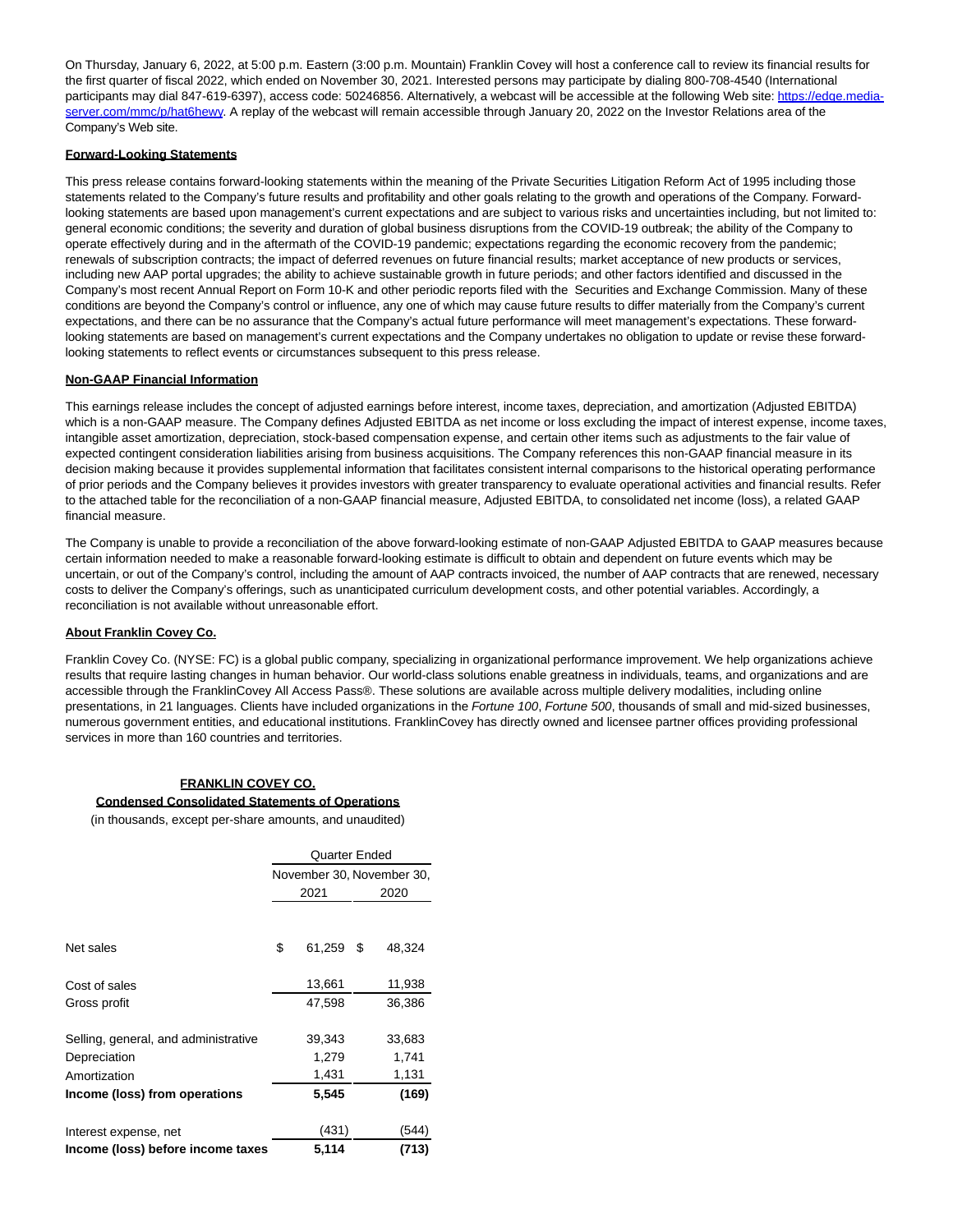| Income tax provision                                       | (1,302)          |    | 179)             |  |  |
|------------------------------------------------------------|------------------|----|------------------|--|--|
| Net income (loss)                                          | \$<br>$3,812$ \$ |    | (892)            |  |  |
| Net income (loss) per common share:<br>Basic and diluted   | \$<br>0.27       | \$ | (0.06)           |  |  |
| Weighted average common shares:<br>Basic<br><b>Diluted</b> | 14.246<br>14,312 |    | 13,977<br>13,977 |  |  |
| Other data:<br>Adjusted EBITDA <sup>(1)</sup>              | 9.932            |    | 3,716            |  |  |

(1) Adjusted EBITDA (earnings before interest, income taxes, depreciation, amortization, stock-based compensation, and certain other items) is a non-GAAP financial measure that the Company believes is useful to investors in evaluating its results. For a reconciliation of this non-GAAP measure to a comparable GAAP measure, refer to the Reconciliation of Net Income (Loss) to Adjusted EBITDA as shown below.

## **FRANKLIN COVEY CO. Reconciliation of Net Income (Loss) to Adjusted EBITDA**

(in thousands and unaudited)

|                                                         | Quarter Ended             |       |    |       |
|---------------------------------------------------------|---------------------------|-------|----|-------|
|                                                         | November 30, November 30, |       |    |       |
|                                                         | 2021                      |       |    | 2020  |
| Reconciliation of net income (loss) to Adjusted EBITDA: |                           |       |    |       |
| Net income (loss)                                       | \$                        | 3,812 | S  | (892) |
| Adjustments:                                            |                           |       |    |       |
| Interest expense, net                                   |                           | 431   |    | 544   |
| Income tax provision                                    |                           | 1,302 |    | 179   |
| Amortization                                            |                           | 1,431 |    | 1,131 |
| Depreciation                                            |                           | 1,279 |    | 1,741 |
| Stock-based compensation                                |                           | 1,649 |    | 1,158 |
| Increase in contingent consideration liabilities        |                           | 28    |    | 62    |
| Government COVID-19 assistance proceeds                 |                           |       |    | (207) |
| <b>Adjusted EBITDA</b>                                  | S                         | 9,932 | \$ | 3,716 |
| Adjusted EBITDA margin                                  |                           | 16.2% |    | 7.7%  |

# **FRANKLIN COVEY CO.**

**Additional Financial Information**

(in thousands and unaudited)

|                                          | <b>Quarter Ended</b>      |        |      |        |  |
|------------------------------------------|---------------------------|--------|------|--------|--|
|                                          | November 30, November 30, |        |      |        |  |
|                                          |                           | 2021   | 2020 |        |  |
| <b>Sales by Division/Segment:</b>        |                           |        |      |        |  |
| <b>Enterprise Division:</b>              |                           |        |      |        |  |
| Direct offices                           | \$                        | 45,119 | \$   | 36,743 |  |
| International licensees                  |                           | 2,997  |      | 2,596  |  |
|                                          |                           | 48,116 |      | 39,339 |  |
| <b>Education Division</b>                |                           | 11,697 |      | 7,498  |  |
| Corporate and other                      |                           | 1,446  |      | 1,487  |  |
| Consolidated                             | ß.                        | 61,259 | \$   | 48,324 |  |
| <b>Gross Profit by Division/Segment:</b> |                           |        |      |        |  |
| Enterprise Division:                     |                           |        |      |        |  |
| Direct offices                           | \$                        | 36,202 | \$   | 29,439 |  |
| International licensees                  |                           | 2,701  |      | 2,285  |  |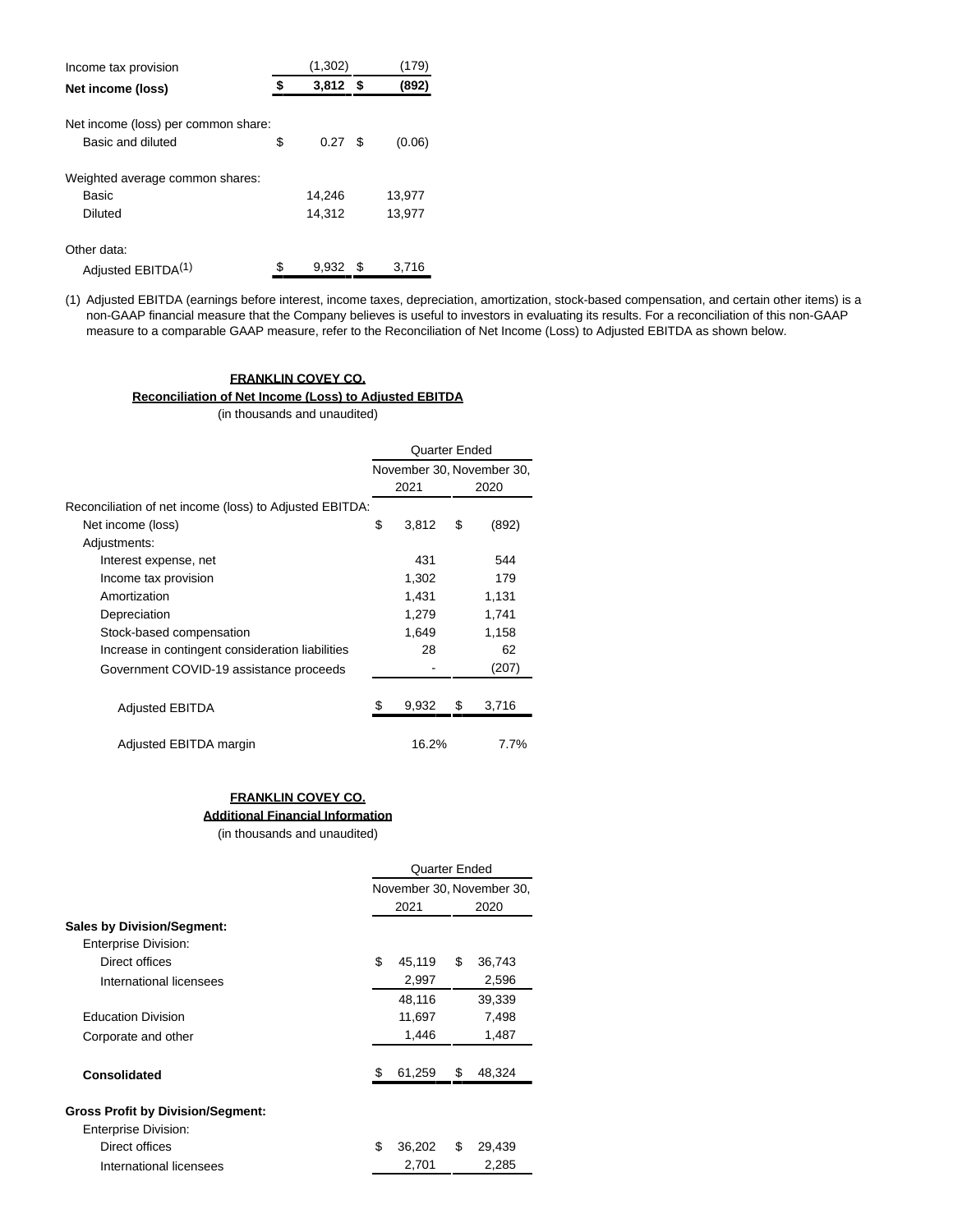|                                             |    | 38,903         |    | 31,724   |
|---------------------------------------------|----|----------------|----|----------|
| <b>Education Division</b>                   |    | 7,860          |    | 3,986    |
| Corporate and other                         |    | 835            |    | 676      |
| Consolidated                                | S  | 47,598         | \$ | 36,386   |
| <b>Adjusted EBITDA by Division/Segment:</b> |    |                |    |          |
| <b>Enterprise Division:</b>                 |    |                |    |          |
| Direct offices                              | \$ | 9,954          | \$ | 6,703    |
| International licensees                     |    | 1,671<br>1,284 |    |          |
|                                             |    | 11,625         |    | 7,987    |
| <b>Education Division</b>                   |    | 235            |    | (2, 285) |
| Corporate and other                         |    | (1,928)        |    | (1,986)  |
| <b>Consolidated</b>                         | \$ | 9.932          | \$ | 3.716    |

# **FRANKLIN COVEY CO. Condensed Consolidated Balance Sheets**

(in thousands and unaudited)

|                                                                                  | 2021             | November 30, August 31,<br>2021 |
|----------------------------------------------------------------------------------|------------------|---------------------------------|
| <b>Assets</b>                                                                    |                  |                                 |
| Current assets:                                                                  |                  |                                 |
| Cash and cash equivalents                                                        | \$<br>51,250 \$  | 47,417                          |
| Accounts receivable, less allowance for doubtful accounts of \$4,701 and \$4,643 | 51,692           | 70,680                          |
| Inventories                                                                      | 2,579            | 2,496                           |
| Prepaid expenses and other current assets                                        | 16,162           | 16,115                          |
| Total current assets                                                             | 121,683          | 136,708                         |
| Property and equipment, net                                                      | 10,585           | 11,525                          |
| Intangible assets, net                                                           | 48,667           | 50,097                          |
| Goodwill                                                                         | 31,220           | 31,220                          |
| Deferred income tax assets                                                       | 4,259            | 4,951                           |
| Other long-term assets                                                           | 14,246           | 15,153                          |
|                                                                                  | \$               | 230,660 \$249,654               |
| <b>Liabilities and Shareholders' Equity</b>                                      |                  |                                 |
| <b>Current liabilities:</b>                                                      |                  |                                 |
| Current portion of notes payable                                                 | \$<br>$5,835$ \$ | 5,835                           |
| Current portion of financing obligation                                          | 2,963            | 2,887                           |
| Accounts payable                                                                 | 5,485            | 6,948                           |
| Deferred subscription revenue                                                    | 65,812           | 74,772                          |
| Other deferred revenue                                                           | 11,958           | 11,117                          |
| <b>Accrued liabilities</b>                                                       | 26,107           | 34,980                          |
| <b>Total current liabilities</b>                                                 | 118,160          | 136,539                         |
| Notes payable, less current portion                                              | 11,759           | 12,975                          |
| Financing obligation, less current portion                                       | 10,387           | 11,161                          |
| <b>Other liabilities</b>                                                         | 7,942            | 8,741                           |
| Deferred income tax liabilities                                                  | 375              | 375                             |
| <b>Total liabilities</b>                                                         | 148,623          | 169,791                         |
| Shareholders' equity:                                                            |                  |                                 |
| Common stock                                                                     | 1,353            | 1,353                           |
| Additional paid-in capital                                                       | 213,504          | 214,888                         |
| Retained earnings                                                                | 67,403           | 63,591                          |
| Accumulated other comprehensive income                                           | 565              | 709                             |
| Treasury stock at cost, 12,757 and 12,889 shares                                 | (200, 788)       | (200, 678)                      |
| Total shareholders' equity                                                       | 82.037           | 79,863                          |